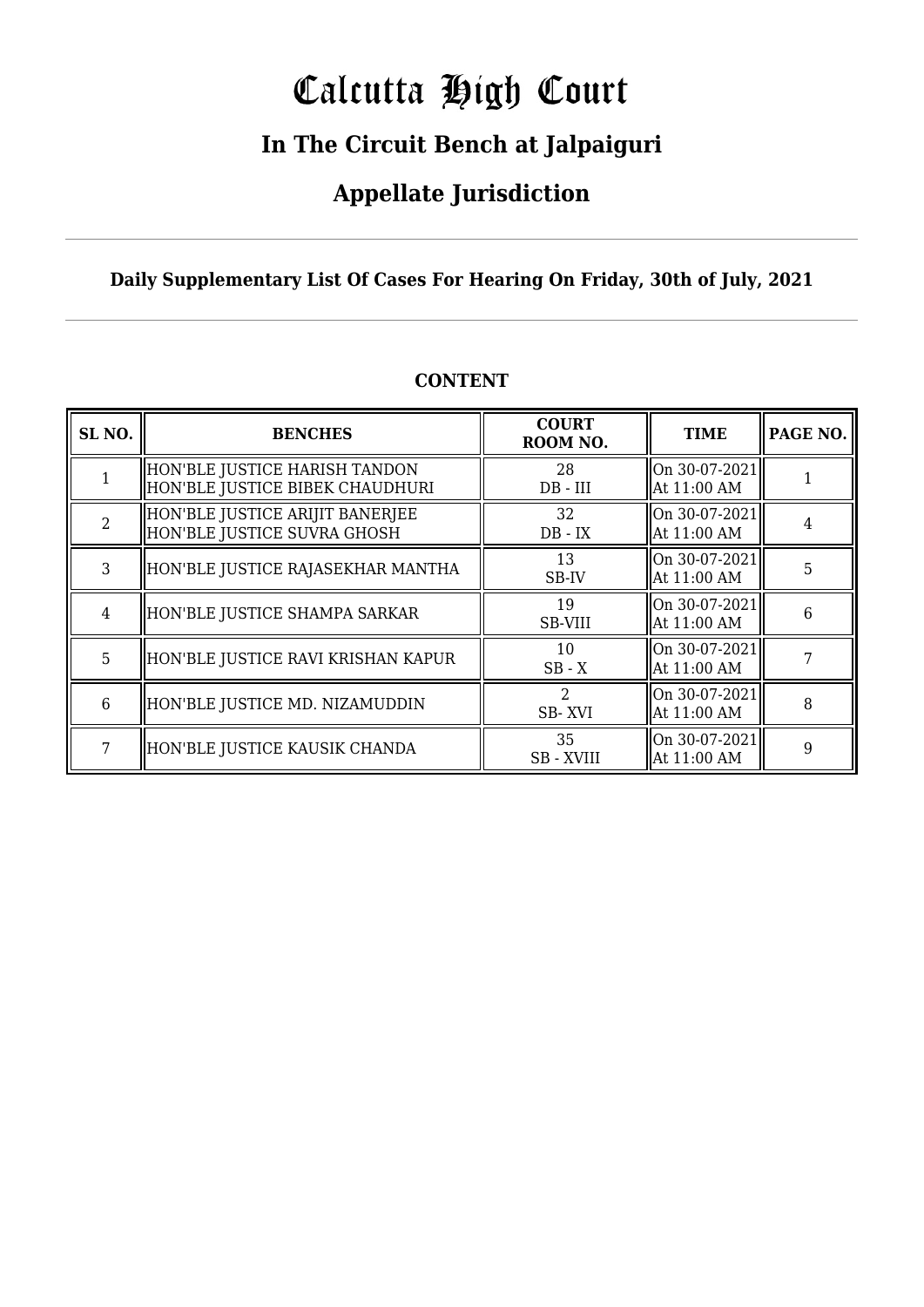

**DAILY CAUSELIST For Friday The 30th July 2021**

**COURT NO. 28**

### **DIVISION BENCH (DB - III)**

### **AT 11:00 AM**

### **HON'BLE JUSTICE HARISH TANDON HON'BLE JUSTICE BIBEK CHAUDHURI (VIA VIDEO CONFERENCE)**

### **FROM PRINCIPAL BENCH**

#### **NOTE : IF THE PETITIONER DOES NOT APPEAR UNDER THE HEADING "FOR ORDER", THE SAME WILL BE DISMISSED**

#### **FOR ORDERS**

| CRM/405/2021<br>(03.08.2021) | SURABHI JAIN AND ORS<br>VS<br>THE STATE OF WEST<br>BENGAL | SIDHI SETHIA |
|------------------------------|-----------------------------------------------------------|--------------|
| IA NO: CRAN/1/2021           |                                                           |              |

### **APPLICATION FOR BAIL**

| 2 | CRM/690/2021 | <b>LALAN ROY</b><br>VS<br>State of West Bengal                                   | <b>ABHIJIT GANGULY</b>          |
|---|--------------|----------------------------------------------------------------------------------|---------------------------------|
|   | CRM/704/2021 | NAIMUL HAQUE @ ALI @<br>NAIMUL ISLAM<br>VS<br>THE STATE OF WEST<br><b>BENGAL</b> | JAYDEEP KANTA<br><b>BHOWMIK</b> |
|   |              | <b>APPLICATION FOR ANTICIPATORY BAIL</b>                                         |                                 |

#### 4 CRM/700/2021 GOVINDA SARKAR @ GOVINDA KIRTANIA AND ORS VS THE STATE OF WEST BENGAL JAYDEEP KANTA BHOWMIK 5 CRM/708/2021 BISWAJIT KIRTANIA VS THE STATE OF WEST BENGAL JAYDEEP KANTA BHOWMIK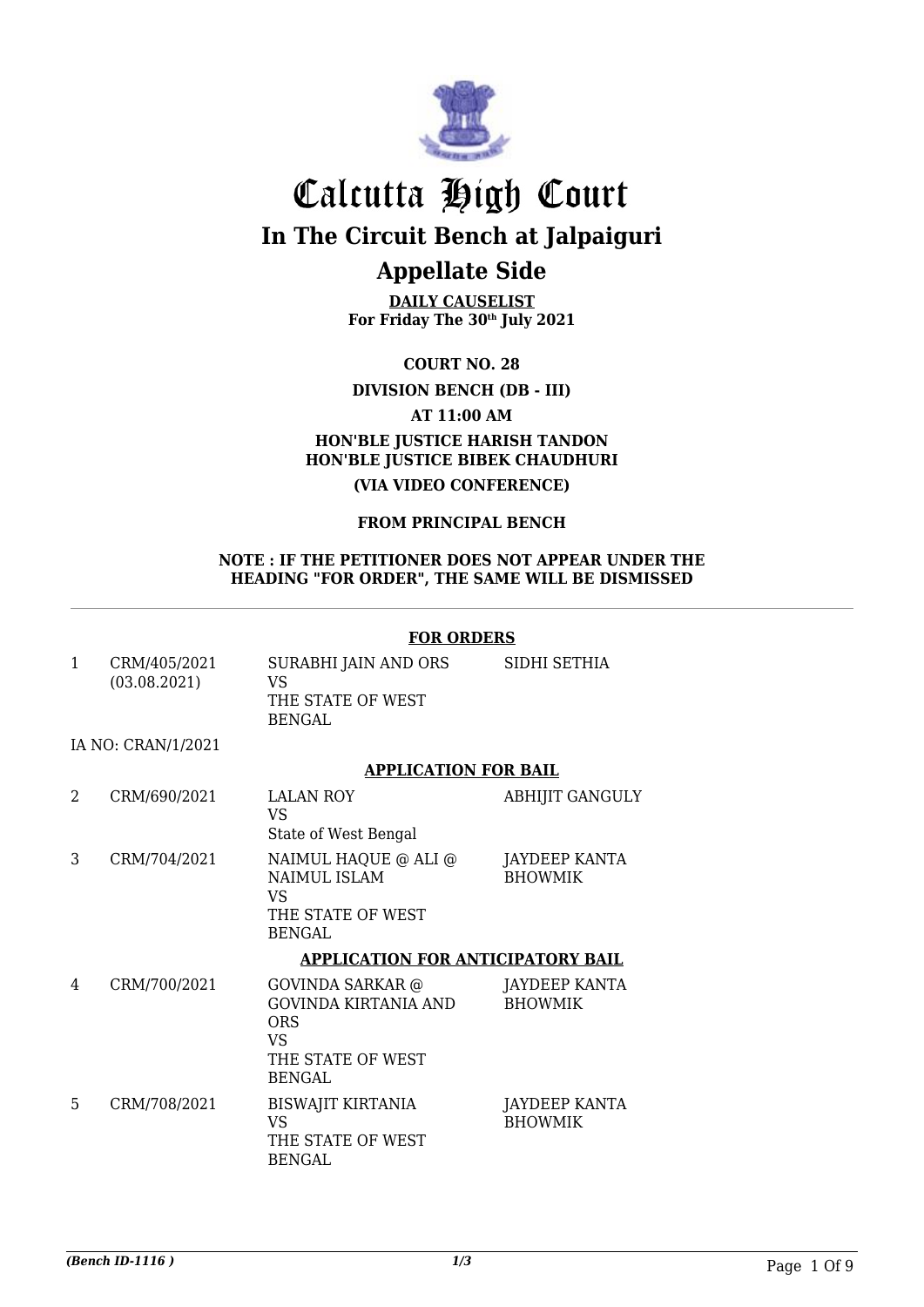| 6  | CRM/709/2021 | SUREN CHANDRA ROY @<br><b>SUREN ROY AND ORS</b><br><b>VS</b><br>THE STATE OF WEST<br><b>BENGAL</b> | JAYDEEP KANTA<br><b>BHOWMIK</b>        |
|----|--------------|----------------------------------------------------------------------------------------------------|----------------------------------------|
| 7  | CRM/710/2021 | SURANJIT SARKAR<br><b>VS</b><br>State of West Bengal                                               | <b>KUSHAL KUMAR</b><br>MUKHERJEE       |
| 8  | CRM/711/2021 | KIRAN CHANDRA HALDAR<br>@ KIRAN HALDAR<br>VS<br>State of West Bengal                               | <b>SHAHAN SHAH</b>                     |
| 9  | CRM/714/2021 | <b>MADHABI DAS</b><br>VS<br>STATE OF WEST BENGAL                                                   | <b>JAYANT KUMAR</b><br><b>SINGH</b>    |
| 10 | CRM/717/2021 | <b>MANIK SEN</b><br><b>VS</b><br>THE STATE OF WEST<br><b>BENGAL</b>                                | MADHUSHRI DUTTA                        |
| 11 | CRM/719/2021 | NIRMAL BARMAN<br><b>VS</b><br>State of West Bengal                                                 | <b>SANTANU MAJI</b>                    |
| 12 | CRM/724/2021 | <b>ARJUN SARKAR</b><br><b>VS</b><br>State of West Bengal                                           | RATAN CHANDRA<br><b>ROY</b>            |
| 13 | CRM/726/2021 | AKKES ALI@AKKESH SEKH<br><b>AND ORS</b><br>VS<br>State of West Bengal                              | RATAN CHANDRA<br><b>ROY</b>            |
| 14 | CRM/732/2021 | FULBAR SEKH@FULBAR ALI<br><b>AND ORS</b><br><b>VS</b><br>State of West Bengal                      | RATAN CHANDRA<br><b>ROY</b>            |
| 15 | CRM/733/2021 | <b>JUGAL SARKAR</b><br>VS<br>THE STATE OF WEST<br><b>BENGAL</b>                                    | <b>JAYDEEP KANTA</b><br><b>BHOWMIK</b> |
| 16 | CRM/747/2021 | JAHANGIR MIA @ JAHANGIR<br><b>HOSSAIN</b><br><b>VS</b><br>THE STATE OF WEST<br><b>BENGAL</b>       | <b>SUMAN SEHANABIS</b><br>(MANDAL)     |
| 17 | CRM/754/2021 | <b>AJAY SARKAR</b><br><b>VS</b><br>State of West Bengal                                            | <b>ARINDAM SEN</b>                     |
| 18 | CRM/761/2021 | ASHIM KIRTANIYA AND<br>ANR<br><b>VS</b><br>State of West Bengal                                    | JEENIA RUDRA                           |
| 19 | CRM/764/2021 | RATUL MALAKAR<br><b>VS</b><br>State of West Bengal                                                 | <b>SANANDA</b><br>BHATTACHARYYA        |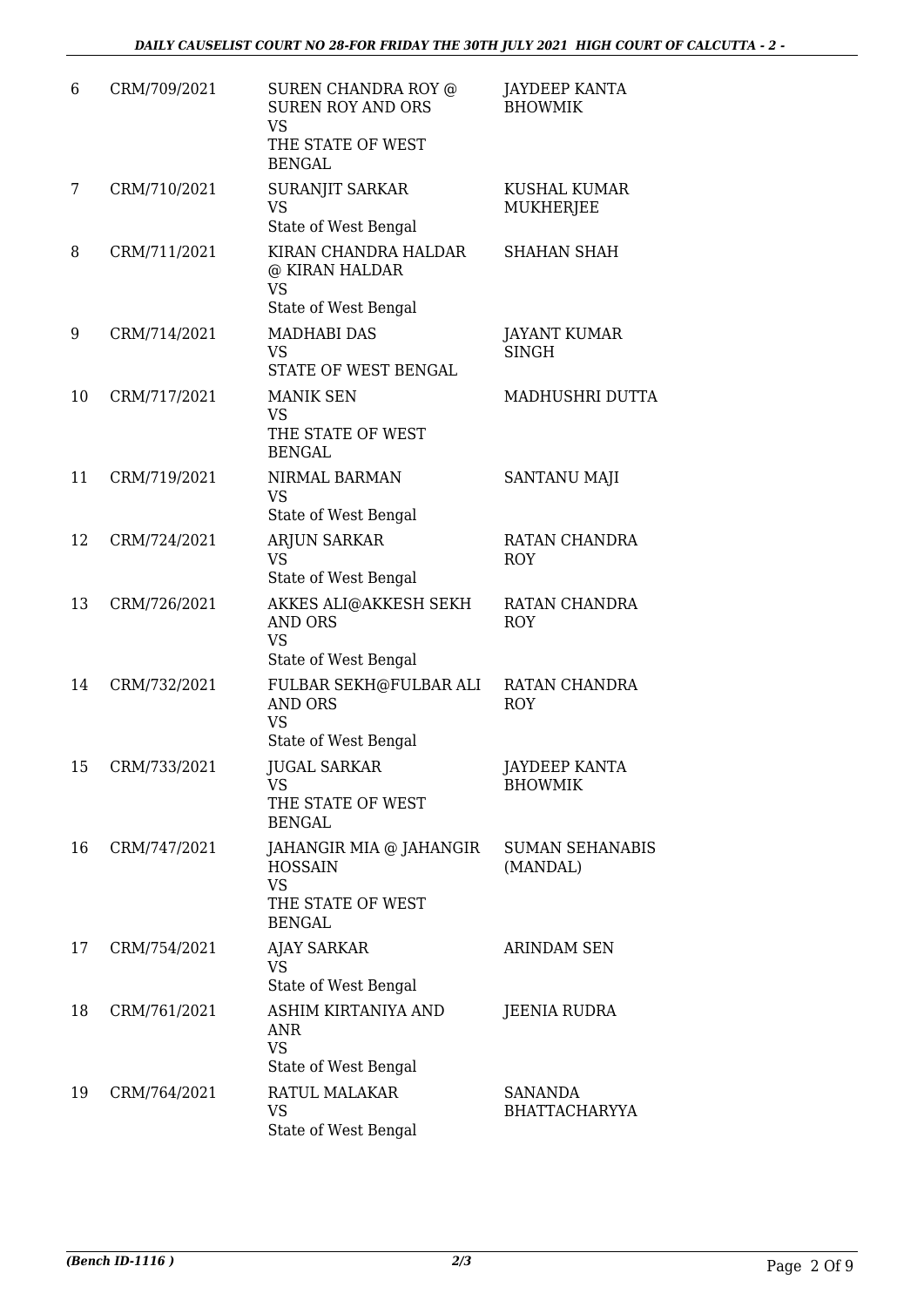| 20 | CRM/776/2021                      | PINTU BISWAS AND ANR<br><b>VS</b><br>State of West Bengal                                 | <b>SUDHINDRA DAS</b>                                         |
|----|-----------------------------------|-------------------------------------------------------------------------------------------|--------------------------------------------------------------|
| 21 | CRM/777/2021                      | <b>TARAK SAHA</b><br><b>VS</b><br>State of West Bengal                                    | <b>JEENIA RUDRA</b>                                          |
| 22 | CRM/785/2021                      | <b>BIKASH PRADHAN AND ANR</b><br><b>VS</b><br>State of West Bengal                        | RANJIT SINGH                                                 |
|    |                                   | <b>APPLICATION</b>                                                                        |                                                              |
| 23 |                                   | IA NO. CRAN/1/2021 BANI BANERJEE AND ORS<br>Vs<br>THE STATE OF WEST                       | <b>HILLOL SAHA</b><br><b>PODDER</b><br><b>HILLOL SAHA</b>    |
|    | In CRM/292/2021                   | <b>BENGAL</b>                                                                             | <b>PODDER</b>                                                |
| 24 | IA NO. CRAN/1/2021 SAHEB ALI      | <b>Vs</b><br>THE STATE OF WEST                                                            | <b>SUMAN SEHANABIS</b><br>(MANDAL)<br><b>SUMAN SEHANABIS</b> |
|    | In CRM/458/2021                   | <b>BENGAL</b>                                                                             | (MANDAL)                                                     |
| 25 |                                   | IA NO. CRAN/1/2021 SOHONLAL AND ANR<br>Vs<br>THE STATE OF WEST                            | <b>JAYDEEP KANTA</b><br><b>BHOWMIK</b>                       |
|    | In CRM/479/2021                   | <b>BENGAL</b>                                                                             | <b>JAYDEEP KANTA</b><br><b>BHOWMIK</b>                       |
| 26 |                                   | IA NO. CRAN/1/2021 RAMESH MANJU BISHNOI@<br>RAMESH MANJU BISHNOY@<br>RAMESH KUMAR BISHNOI | PRITAM ROY<br>PRITAM ROY                                     |
|    | In CRM/497/2021                   | Vs<br>THE STATE OF WEST<br><b>BENGAL</b>                                                  |                                                              |
| 27 | IA NO. CRAN/1/2021 RUSTOM MIAH    | Vs<br>THE STATE OF WEST                                                                   | <b>ARUSHI RATHORE</b><br><b>ARUSHI RATHORE</b>               |
|    | In CRM/509/2021                   | <b>BENGAL</b>                                                                             |                                                              |
| 28 |                                   | IA NO. CRAN/1/2021 RAJU BARMAN @ BABAI<br>BARMAN<br>Vs                                    | SUBHASISH MISRA<br>SUBHASISH MISRA                           |
|    | In CRM/534/2021                   | THE STATE OF WEST<br><b>BENGAL</b>                                                        |                                                              |
| 29 | IA NO. CRAN/2/2021 CHANDAN LASKAR | Vs<br>THE STATE OF WEST                                                                   | SUBHASISH MISRA<br>SUBHASISH MISRA                           |
|    | In CRM/579/2021                   | <b>BENGAL</b>                                                                             |                                                              |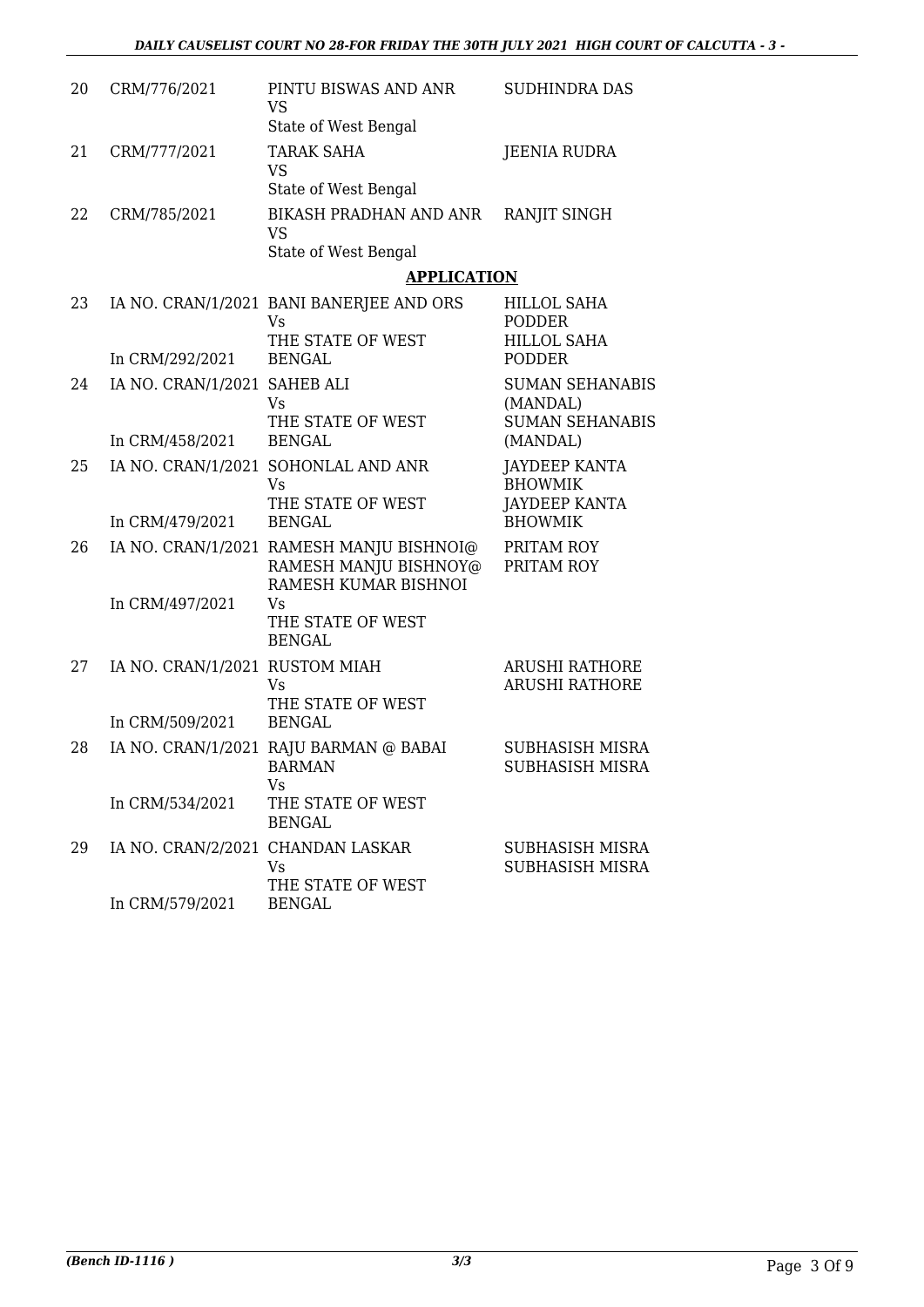

**DAILY CAUSELIST For Friday The 30th July 2021**

**COURT NO. 32**

### **DIVISION BENCH (DB - IX)**

**AT 11:00 AM**

**HON'BLE JUSTICE ARIJIT BANERJEE HON'BLE JUSTICE SUVRA GHOSH**

**(VIA VIDEO CONFERENCE)**

**FROM PRINCIPAL BENCH**

### **APPLICATION FOR BAIL**

| CRM/760/2021 | BIKASH SAHANI<br>VS<br>STATE OF WEST BENGAL                      | SHIBAJI KUMAR DAS |
|--------------|------------------------------------------------------------------|-------------------|
| CRM/767/2021 | SANJAY KUMAR PAUL @<br>SANJAY PAUL<br>VS<br>STATE OF WEST BENGAL | SHIBAJI KUMAR DAS |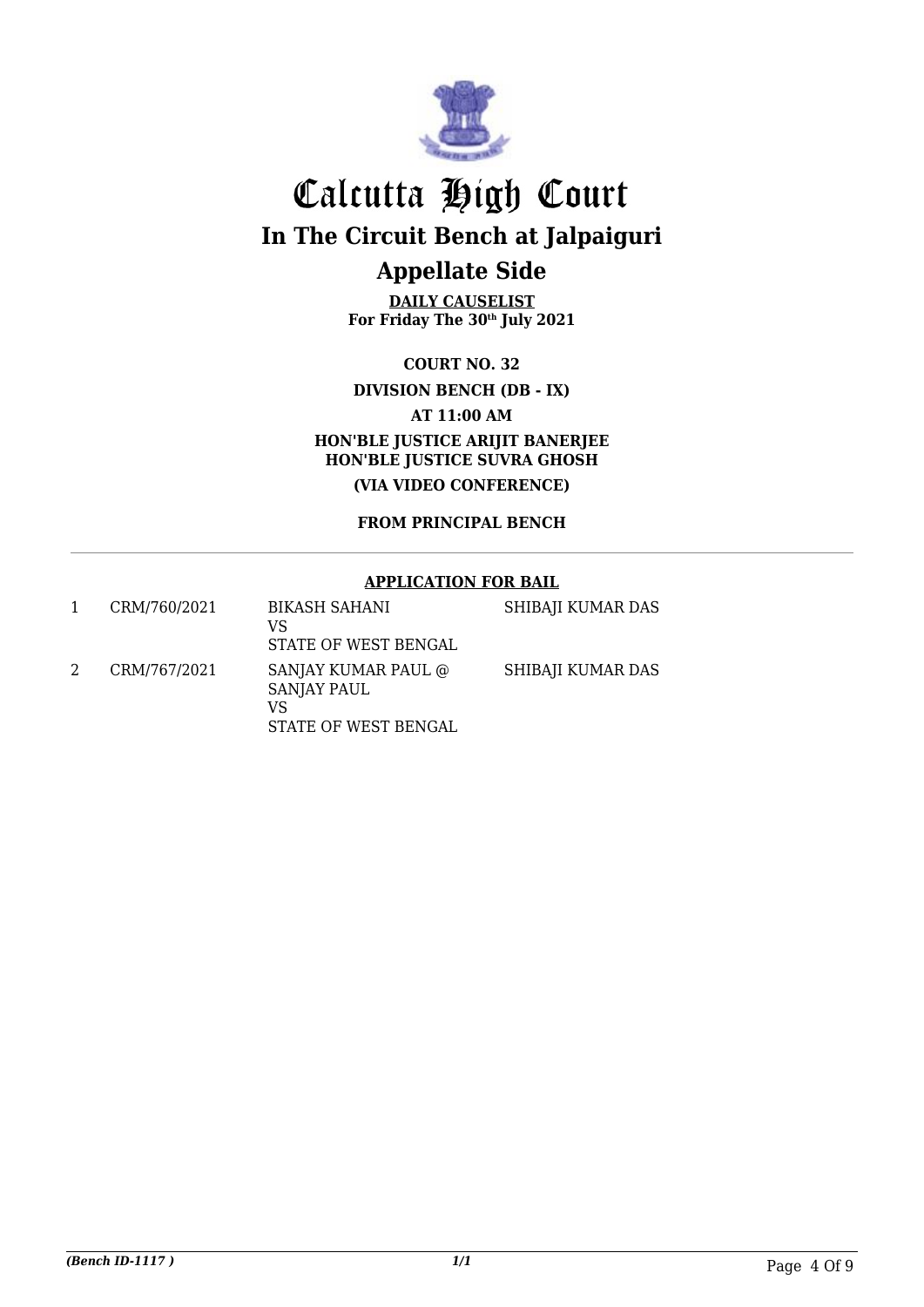

**DAILY CAUSELIST For Friday The 30th July 2021**

**COURT NO. 13 SINGLE BENCH (SB-IV) AT 11:00 AM HON'BLE JUSTICE RAJASEKHAR MANTHA (VIA VIDEO CONFERENCE)**

**FROM PRINCIPAL BENCH**

### **MOTION**

1 WPA/1078/2021 KAMLESH SINGH @ KAMALESH SINGH VS THE STATE OF WEST BENGAL AND ANR

ARJUN CHOWDHURY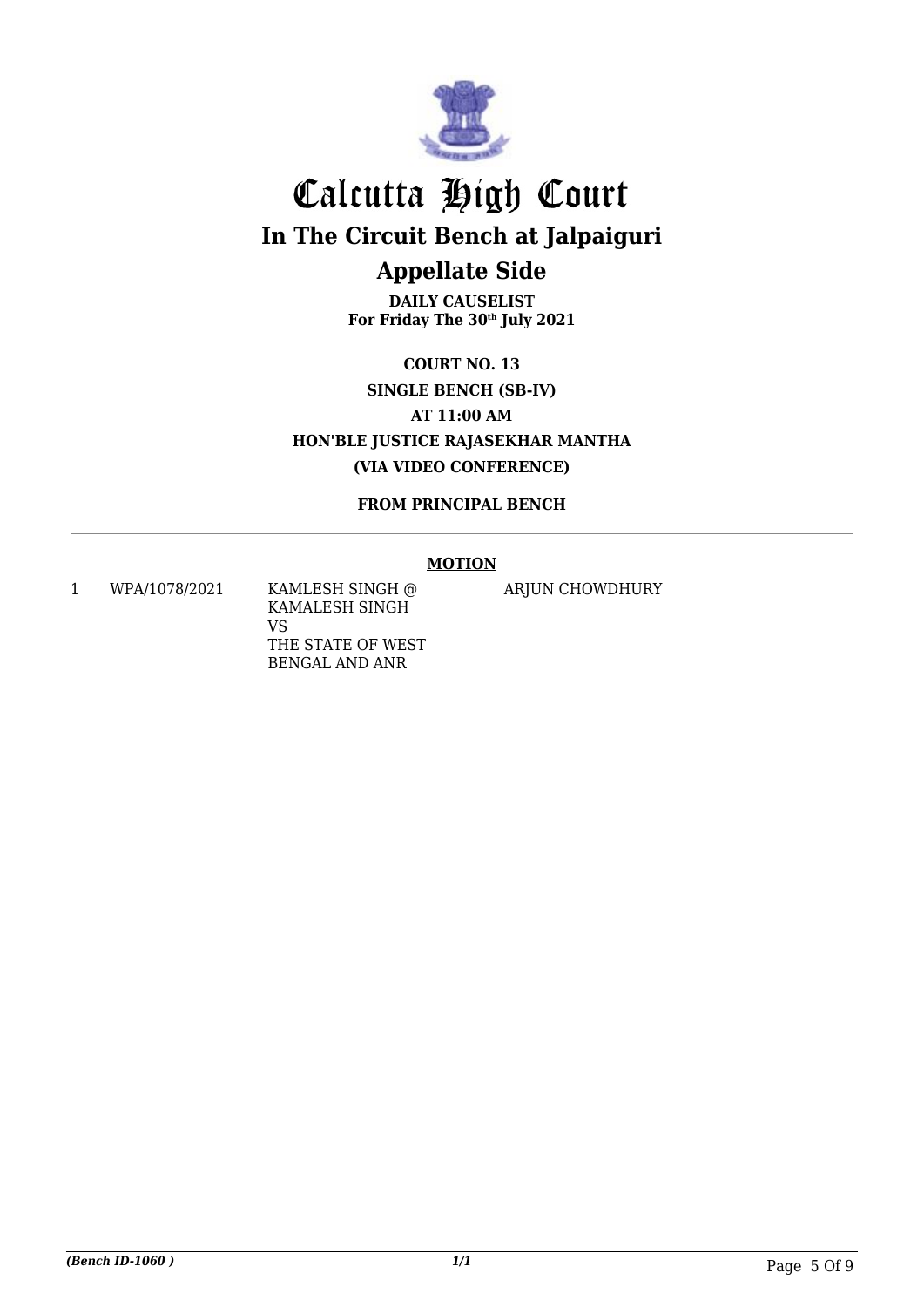

**DAILY CAUSELIST For Friday The 30th July 2021**

**COURT NO. 19 SINGLE BENCH (SB-VIII) AT 11:00 AM HON'BLE JUSTICE SHAMPA SARKAR (VIA VIDEO CONFERENCE)**

### **FROM PRINCIPAL BENCH**

#### **MOTION** 1 WPA/1068/2021 REKHA DHAR VS STATE OF WEST BENGAL AND ORS. JOYJIT DUTTA 2 WPA/1097/2021 CHANDAN KUMAR GUPTA AND ORS VS STATE OF WEST BENGAL AND ORS. DIPA BHATTACHARYYA 3 WPA/1101/2021 MANCHHUR ALI MIYA @MANCHUR ALI VS STATE OF WEST BENGAL AND ORS. SOMESH KUMAR GHOSH 4 WPA/1102/2021 THE COMMITTEE FOR DEVELOPMENT OF PROPERTIES REP BY ITS CHAIRKAN SRI NITAI DAS AND ANR VS THE COOCH BEHAR MUNICIPALITY AND ORS PRODYOT KUMAR ROY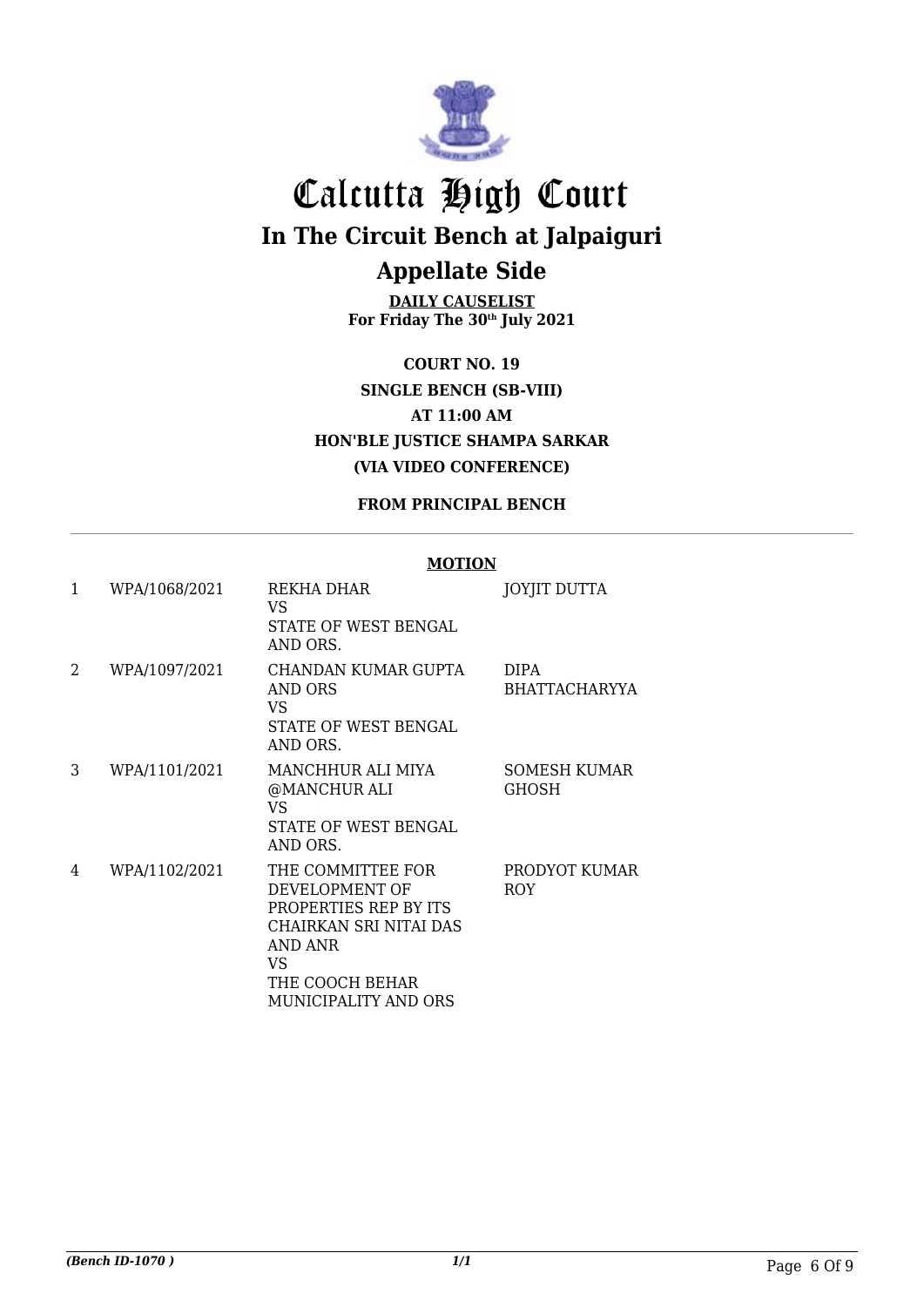

**DAILY CAUSELIST For Friday The 30th July 2021**

**COURT NO. 10 SINGLE BENCH (SB - X) AT 11:00 AM HON'BLE JUSTICE RAVI KRISHAN KAPUR (VIA VIDEO CONFERENCE)**

**FROM PRINCIPAL BENCH**

### **MOTION**

ARINDAM DAS

1 WPA/1114/2021 SABITA ROY

VS UNION OF INDIA AND ORS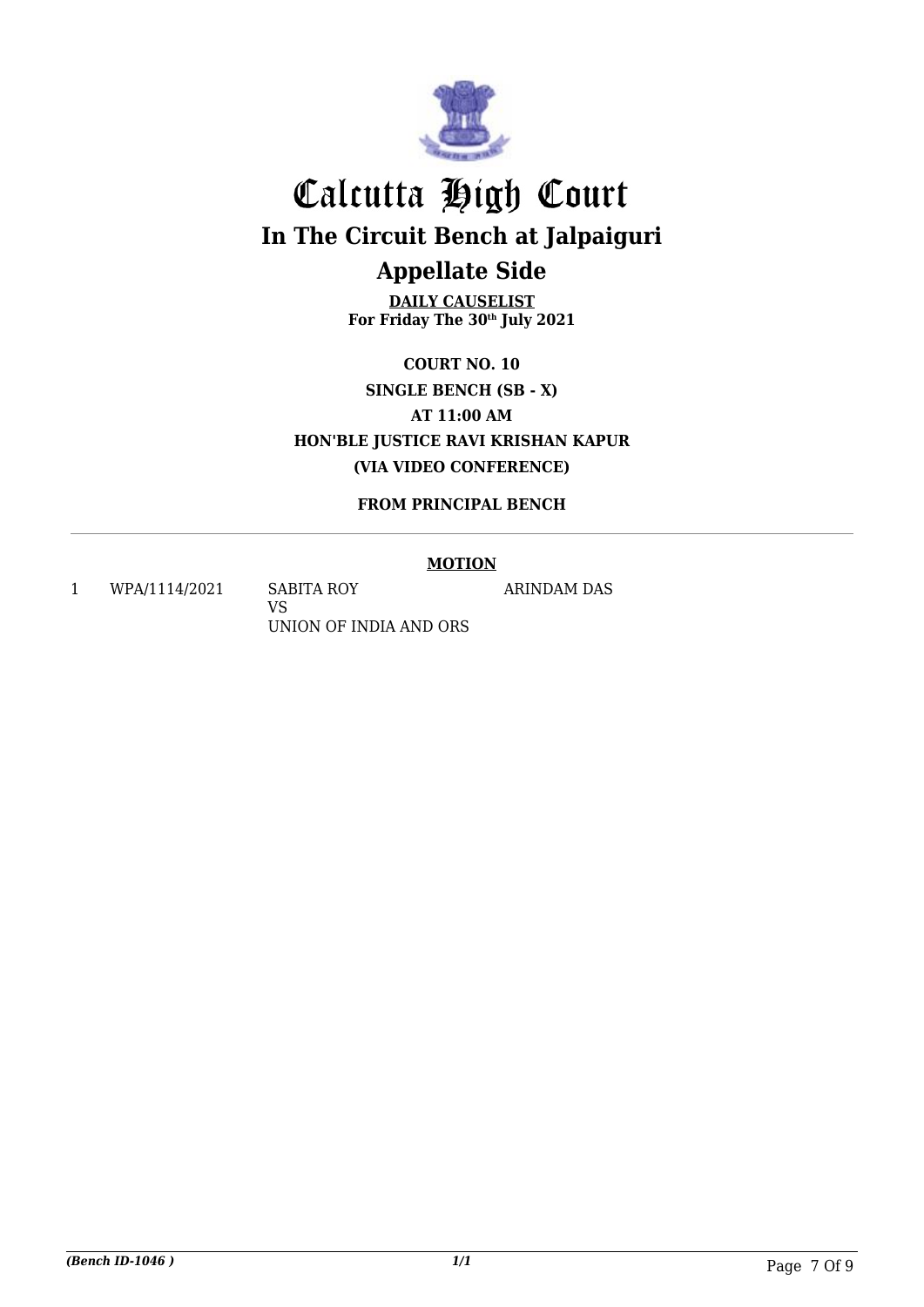

**DAILY CAUSELIST For Friday The 30th July 2021**

**COURT NO. 2 SINGLE BENCH (SB- XVI) AT 11:00 AM HON'BLE JUSTICE MD. NIZAMUDDIN (VIA VIDEO CONFERENCE)**

**FROM PRINCIPAL BENCH**

### **MOTION**

1 WPA/1110/2021 (02-08-2021) SWATI KANDOI VS ASSISTANT COMMISSIONER OF REVENUE, BUREAU OF INVESTIGATION (NORTH BENGAL),ALIPURDUAR ZONE AND ORS ABHIJIT DAS 2 WPA/1117/2021 MANOJ PATIL VS Union of India AND ORS KAUSTUV SHOME